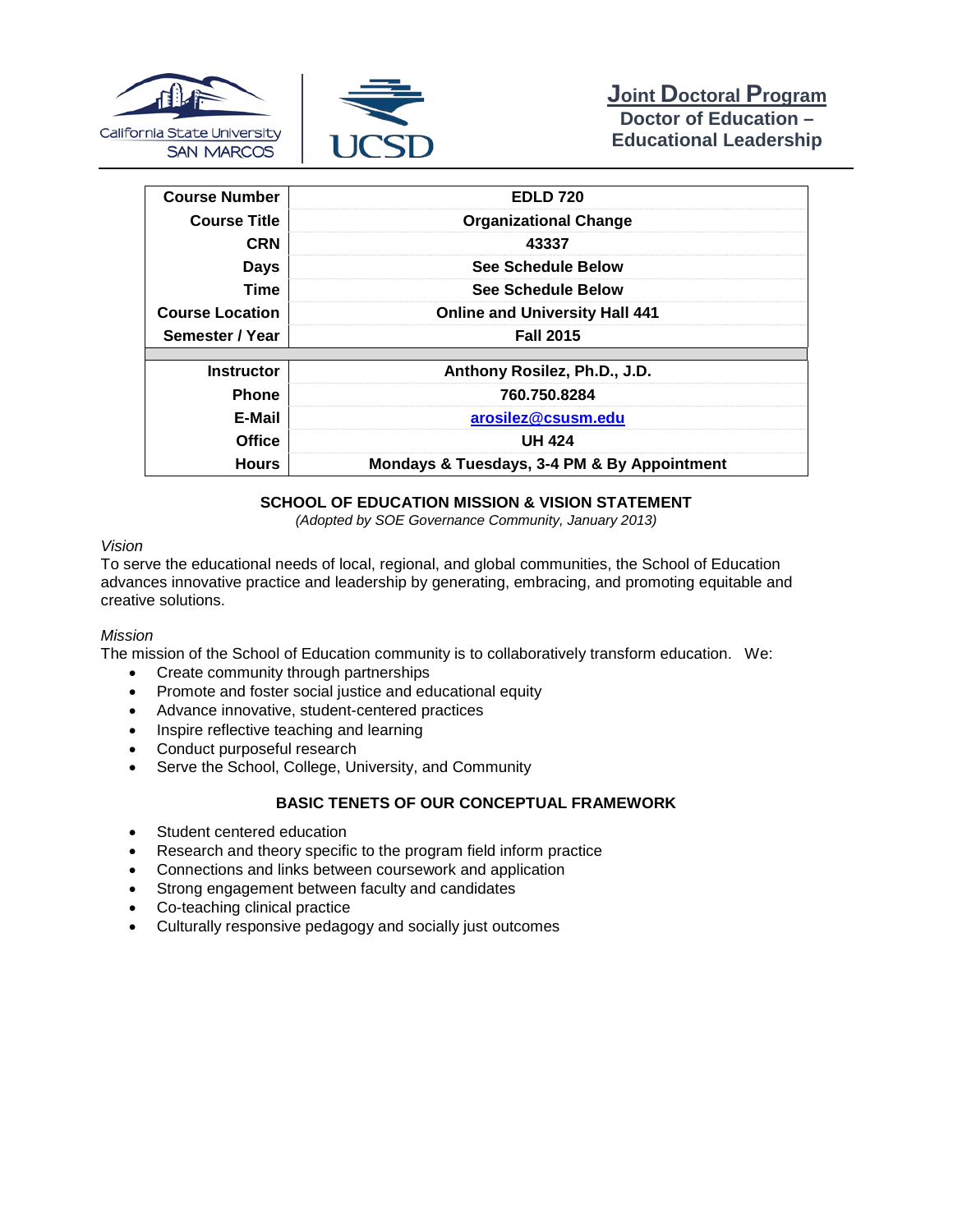## **COURSE DESCRIPTION**

The leadership role of "savvy change leader" requires a deep knowledge base of human nature and organizational dynamics, as well as the courage to ask hard questions and the stamina and tenacity to pursue enlightened solutions to complex issues.

This course presents multiple theories of organizational change, explores group processes and identifies models of decision making, and analyzes human motivation theories. Establishing and nurturing a purposedriven organization, while dealing with completing demands, will be discussed. A major emphasis on people as agents of change and creating high quality ethical and productive workplaces where employees can achieve success and satisfaction, while advancing the mission of the educational organization.

## **Course Prerequisites**

Admission to the university and the Joint Doctoral Program

## **Course Objectives**

- Develop the "change savvy" leadership knowledge and skills needed to guide organizational change.
- Learn about the nature of change in educational organizations.
- Explore the human factors at play during change in educational organizations.
- Learn how to reduce the resistance to and increase the motivation for change.

## **Credit Hour Policy Statement**

Per the University Credit Hour Policy:

- Courses with face-to-face instruction (including activity and laboratory modes of instruction) must include a statement to the effect that students are expected to spend a minimum of two hours outside of the classroom each week for each unit of credit engaged in learning. (Note that for courses with a "lecture" mode of instruction over an entire semester, each unit of credit corresponds to an 'hour' of class-time and two hours of student learning outside of class. For activity and laboratory modes of instruction, depending on the particular instructional mode, each unit of credit corresponds to two or three 'hours' of class-time, and two hours of student learning outside of class.)
- Courses that are entirely on-line must describe the activities that the student will be required to complete as part of the course and indicate the expected minimum time (at least 45 hours for each unit of credit) that students will need to devote to each of these.
- Hybrid courses must describe to students how the combination of face-to-face time, out-of-class time associated with the face-to-face sessions, and on-line work will total at least 45 hours per unit of credit.

## **REQUIRED TEXTS, MATERIALS AND ACCOUNTS**

- Brafman, O. and Beckstrom, R.A. (2006) *The Starfish and the Spider: The Unstoppable Power of Leaderless Organizations.* New York, NY: Penguin Books.
- Individual organizational change books already assigned.
- Additional on line resources which will be provided.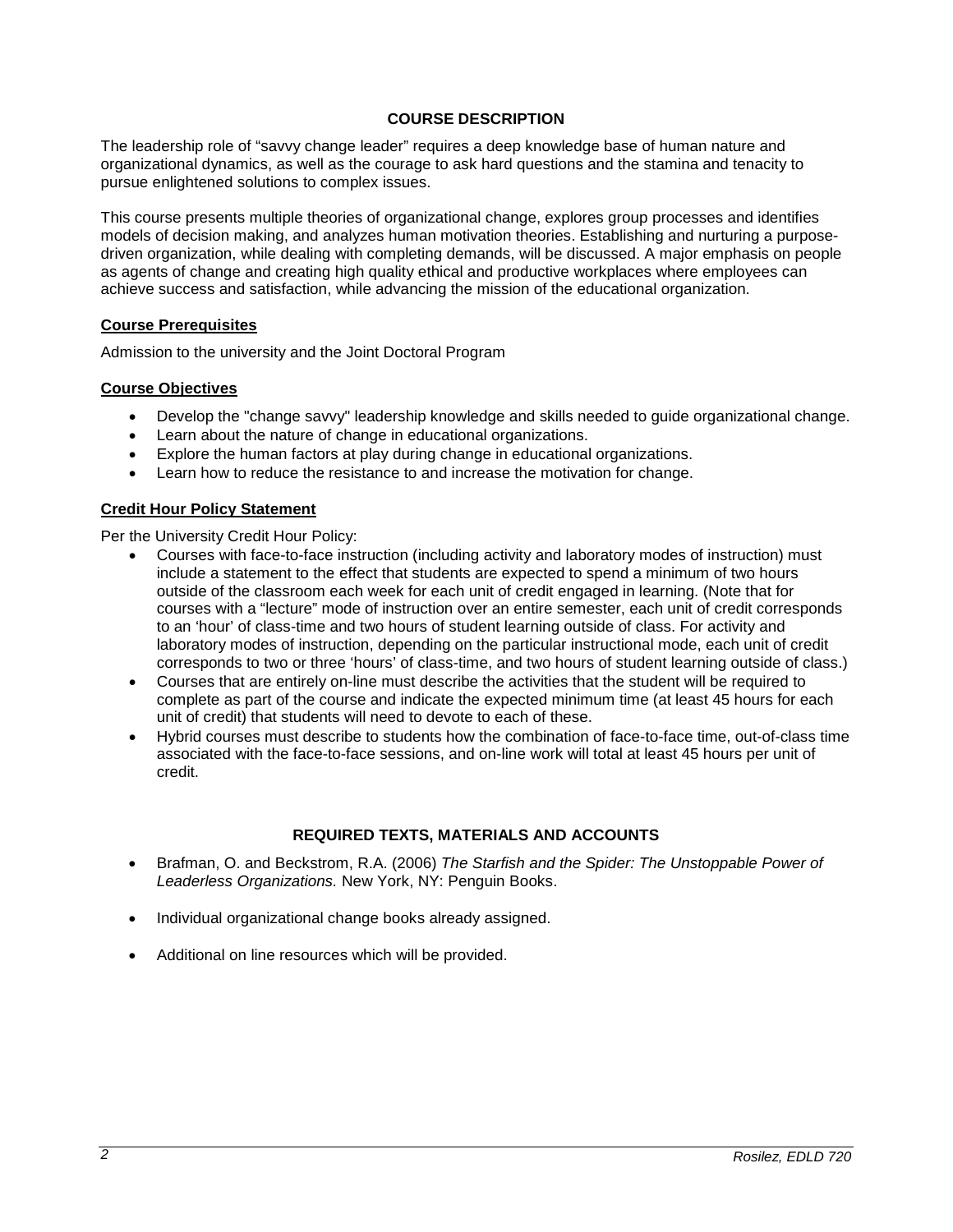## **PROGRAM STUDENT LEARNING OUTCOMES (PSLOs)**

## **Program Student Learning Outcomes (PSLO)**

By the end of the JDP program, students will be able to:

PSLO 1: Demonstrate and engage in critical analysis around creating and sustaining organizational conditions that promote socially just and equitable learning environments.

PSLO 2: Use evidence-based decision-making.

PSLO 3: Generate and use applied research.

PSLO 4: Demonstrate and apply leadership skills and dispositions that are applicable to positively impact organizational culture and practice.

## **Course Student Learning Outcomes (CSLO)**

The information in parentheses after each CSLO indicates the PSLO that the CSLO supports.

Students will be able to:

CSLO 1: Skillfully use the vocabulary and apply the concepts of organizational change verbally and in writing. (PSLO 1,2,3,4)

CSLO 2: Apply organizational change concepts to specific issues in the student's workplace; (PSLO 1,2,3,4)

CSLO 3: Articulate the leader's role as "change agent" in order to advance the vision, mission and values of educational organizations.

To be successful in this course, students should plan on six hours of study and preparation time each week, in addition to the time in class.

## **GENERAL CONSIDERATIONS**

## **School of Education Attendance Policy**

Due to the dynamic and interactive nature of courses in the School of Education, all candidates (course participants) are expected to attend all classes and participate actively. At a minimum, candidates (course participants) must attend more than 80% of class time, or s/he may not receive a passing grade for the course at the discretion of the instructor. Individual instructors may adopt more stringent attendance requirements. Should the candidate (course participants) have extenuating circumstances, s/he should contact the instructor as soon as possible. *(Adopted by the COE Governance Community, December, 1997).*

## **CSUSM Academic Honesty Policy**

Students will be expected to adhere to standards of academic honesty and integrity, as outlined in the Student Academic Honesty Policy. All assignments must be original work, clear and error-free. All ideas/material that are borrowed from other sources must have appropriate references to the original sources. Any quoted material should give credit to the source and be punctuated accordingly.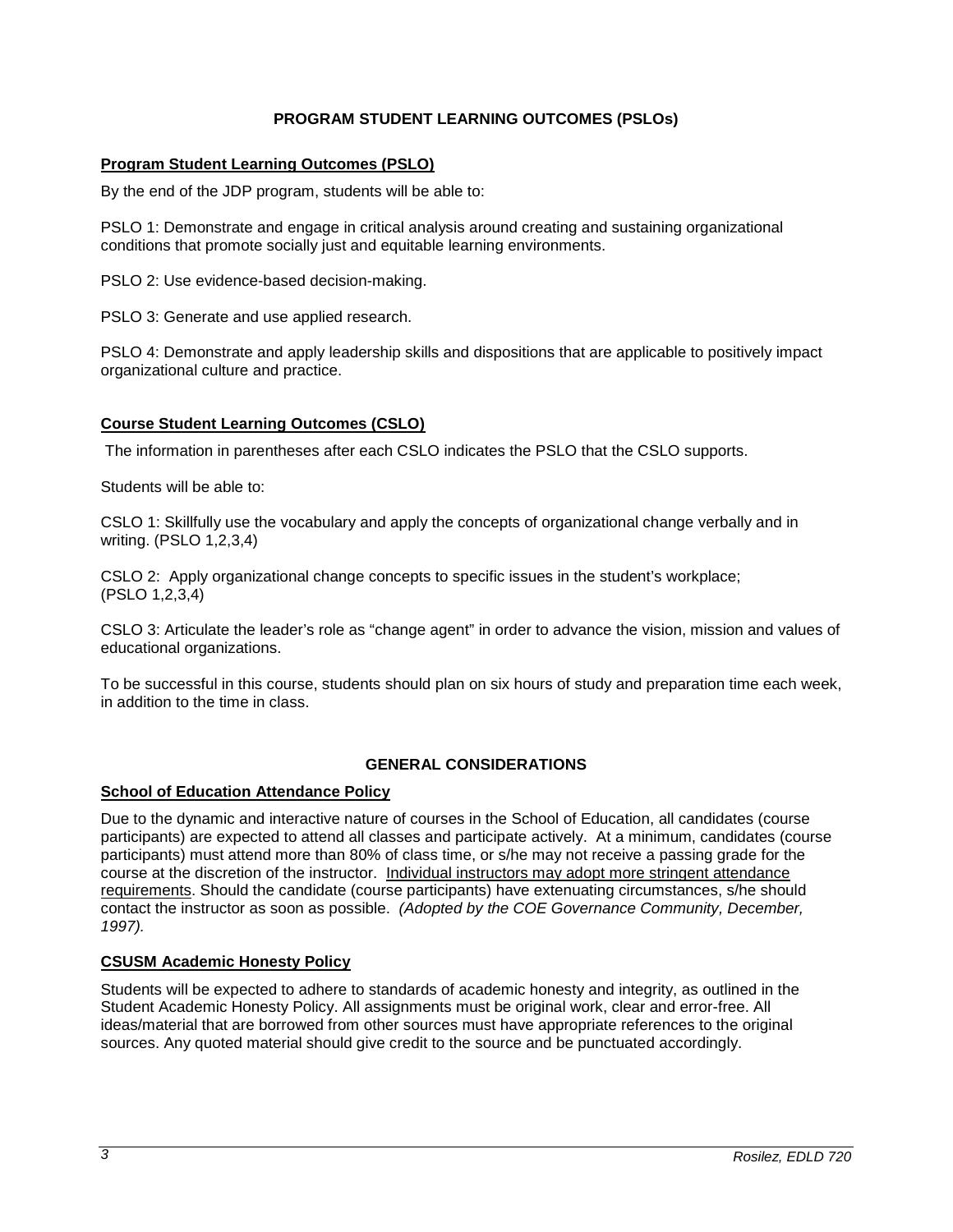Academic Honesty and Integrity: Students are responsible for honest completion and representation of their work. Your course catalog details the ethical standards and penalties for infractions. There will be zero tolerance for infractions. If you believe there has been an infraction by someone in the class, please bring it to the instructor's attention. The instructor reserves the right to discipline any student for academic dishonesty, in accordance with the general rules and regulations of the university. Disciplinary action may include the lowering of grades and/or the assignment of a failing grade for an exam, assignment, or the class as a whole.

Incidents of Academic Dishonesty will be reported to the Dean of Students. Sanctions at the University level may include suspension or expulsion from the University.

Refer to the full Academic Honesty Policy at:

[http://www.csusm.edu/policies/active/documents/Academic\\_Honesty\\_Policy.html](http://www.csusm.edu/policies/active/documents/Academic_Honesty_Policy.html)

## **Plagiarism**

As an educator, it is expected that each candidate (course participant) will do his/her own work, and contribute equally to group projects and processes. Plagiarism or cheating is unacceptable under any circumstances. If you are in doubt about whether your work is paraphrased or plagiarized see the Plagiarism Prevention for Students website [http://library.csusm.edu/plagiarism/index.html.](http://library.csusm.edu/plagiarism/index.html) If there are questions about academic honesty, please consult the University catalog.

#### **Students with Disabilities Requiring Reasonable Accommodations**

Students with disabilities who require reasonable accommodations must be approved for services by providing appropriate and recent documentation to the Office of Disabled Student Services (DSS). This office is located in Craven Hall 4300, and can be contacted by phone at (760) 750-4905, or TTY (760) 750- 4909. Students authorized by DSS to receive reasonable accommodations should meet with their instructor during office hours or, in order to ensure confidentiality, in a more private setting.

#### **All University Writing Requirement**

In keeping with All-University Writing Requirement, this course will have a writing component of at least 2,500 words. This requirement will be met through course assignments.

#### **Use of Technology**

Candidates (Course participants) are expected to demonstrate competency in the use of various forms of technology (i.e. word processing, electronic mail, Moodle, use of the Internet, and/or multimedia presentations). Specific requirements for course assignments with regard to technology are at the discretion of the instructor. Keep a digital copy of all assignments for use in your teaching portfolio. All assignments will be submitted online, and some will be submitted in hard copy as well. Details will be given in class.

#### **Electronic Communication Protocol**

Electronic correspondence is a part of your professional interactions. If you need to contact the instructor, email is often the easiest way to do so. It is my intention to respond to all received e-mails in a timely manner. Please be reminded that e-mail and on-line discussions are a very specific form of communication, with their own nuances and etiquette. For instance, electronic messages sent in all upper case (or lower case) letters, major typos, or slang, often communicate more than the sender originally intended. With that said, please be mindful of all e-mail and on-line discussion messages you send to your colleagues, to faculty members in the School of Education, or to persons within the greater educational community. All electronic messages should be crafted with professionalism and care.

Things to consider:

- Would I say in person what this electronic message specifically says?
- How could this message be misconstrued?
- Does this message represent my highest self?
- Am I sending this electronic message to avoid a face-to-face conversation?

In addition, if there is ever a concern with an electronic message sent to you, please talk with the author in person in order to correct any confusion.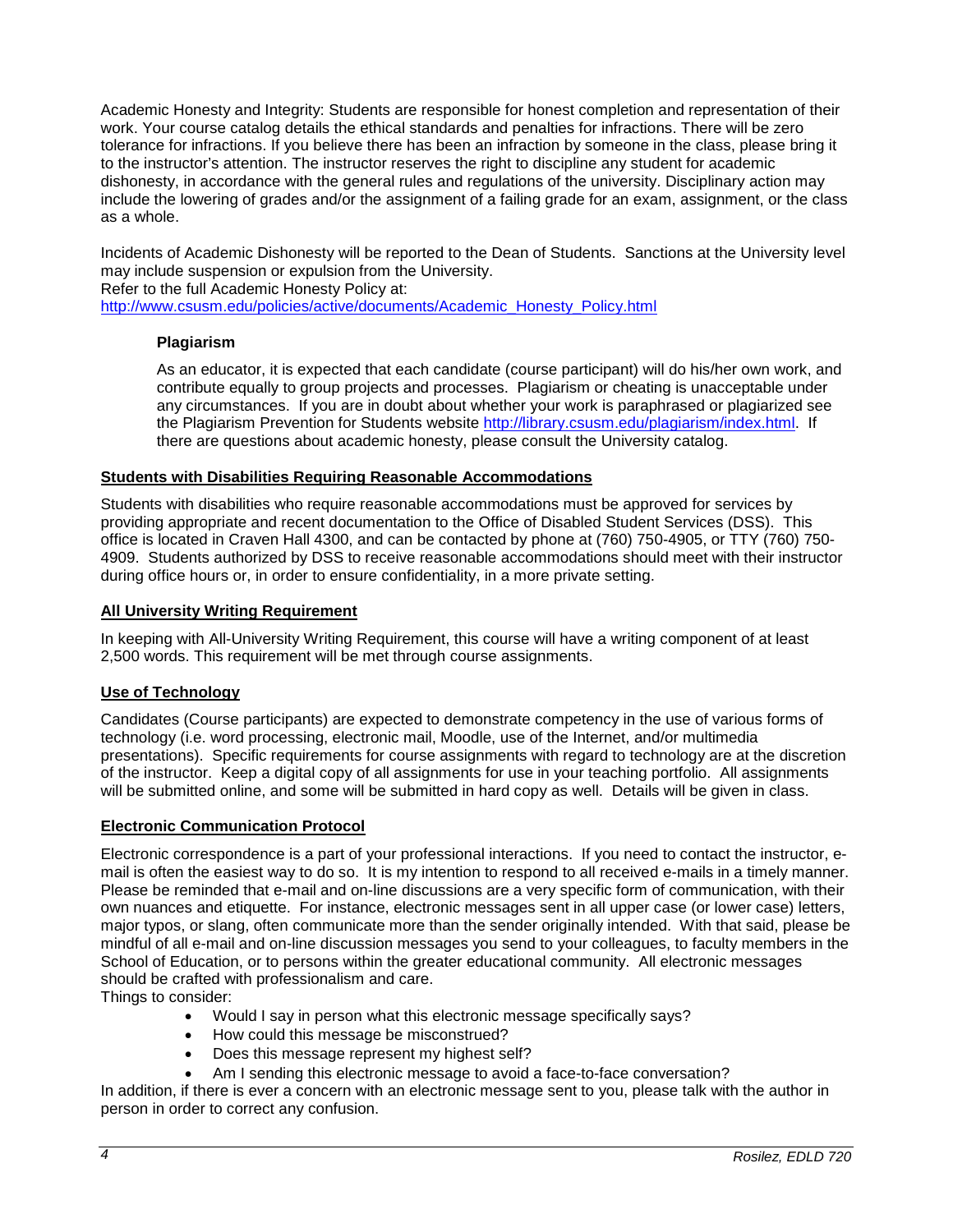## **COURSE REQUIREMENTS AND GRADED COURSE COMPONENTS**

The following factors will be considered in determining a final grade:

- Actively contribute to and participate in class sessions and on line activities. (40%)
- Complete all written assignments. (35%)<br>• Complete the end of course paper: Action
- Complete the end of course paper: Action Plan for Change. (25%)

## **Grading Standards**

The grading standards for the JDP program are located in the JDP Handbook on pages 7-8.

## **Policy on Late/Missed Work**

All assignments must be submitted on or before due dates and times.

Students will be expected to complete all course requirements according to established deadlines and expectancies of graduate level students. Any assignment turned in late will receive a reduced grade.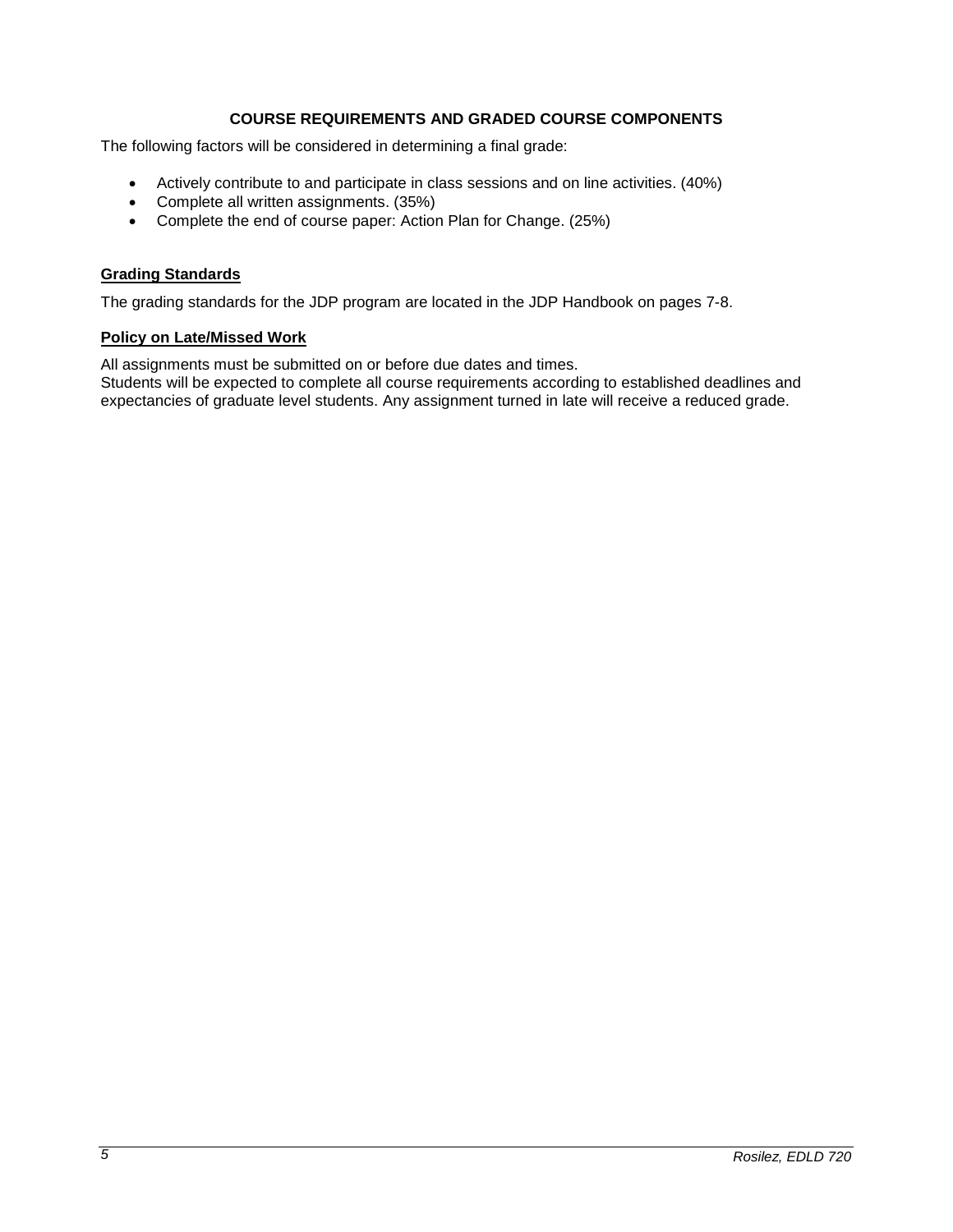# **SCHEDULE/COURSE OUTLINE**

## **EDLD 720: Organizational Change Fall 2015**

| <b>Date</b><br>All Saturday<br>classes meet<br>9 AM-4 PM | <b>Topic</b>                                                                                         | <b>Assignment</b><br><b>Consult Cougar Course for details</b><br>of assignment.                                                                                                                                                                                                                                                                                          |
|----------------------------------------------------------|------------------------------------------------------------------------------------------------------|--------------------------------------------------------------------------------------------------------------------------------------------------------------------------------------------------------------------------------------------------------------------------------------------------------------------------------------------------------------------------|
| Session 1<br>On Line Week<br>of September 28             | Organizational and Leader Integrity:<br>Aligning Values With Actions                                 | Locate and review your Organizational Guiding<br>Statements - vision, mission, values.<br>Watch Sinek's Golden Circle TED Talk (18 mins.)<br>and complete note taking/reflection guide.<br>Bring a hard copy of the completed guide to<br>Session 2.<br>For Session 5: Begin reading The Spider and the<br>Starfish.<br>Complete the note taking/reflection guide as you |
|                                                          |                                                                                                      | go. It is available in the Session 1 section of CC.<br>Upload in CC by November 5.                                                                                                                                                                                                                                                                                       |
| Session 2<br>October 10                                  | A Compendium of Organizational<br>Change Tools - Human Behavior and<br>Motivation                    | Bring two sets of the vision, mission, values<br>statements for your organization.<br>One is for me and you will use the other during<br>class.<br>Bring a hard copy of your note taking/reflection<br>guide for Sinek's TED talk.                                                                                                                                       |
| Session 3<br>October 10                                  | A Compendium of Organizational<br>Change Tools - Group Processes<br>and Purpose Driven Organizations | No preparation for this class.                                                                                                                                                                                                                                                                                                                                           |
| Session 4<br>On line Week<br>of October 12               | The Knowing Doing Gap                                                                                | Read the three "gap" articles posted in CC.<br>Write a 2 page reflection on the content of the<br>articles. The prompt, posting, and response<br>information is in CC.<br>Write a one paragraph description of the issue<br>you will be addressing in your action plan. The<br>prompt and posting information is in the CC.                                              |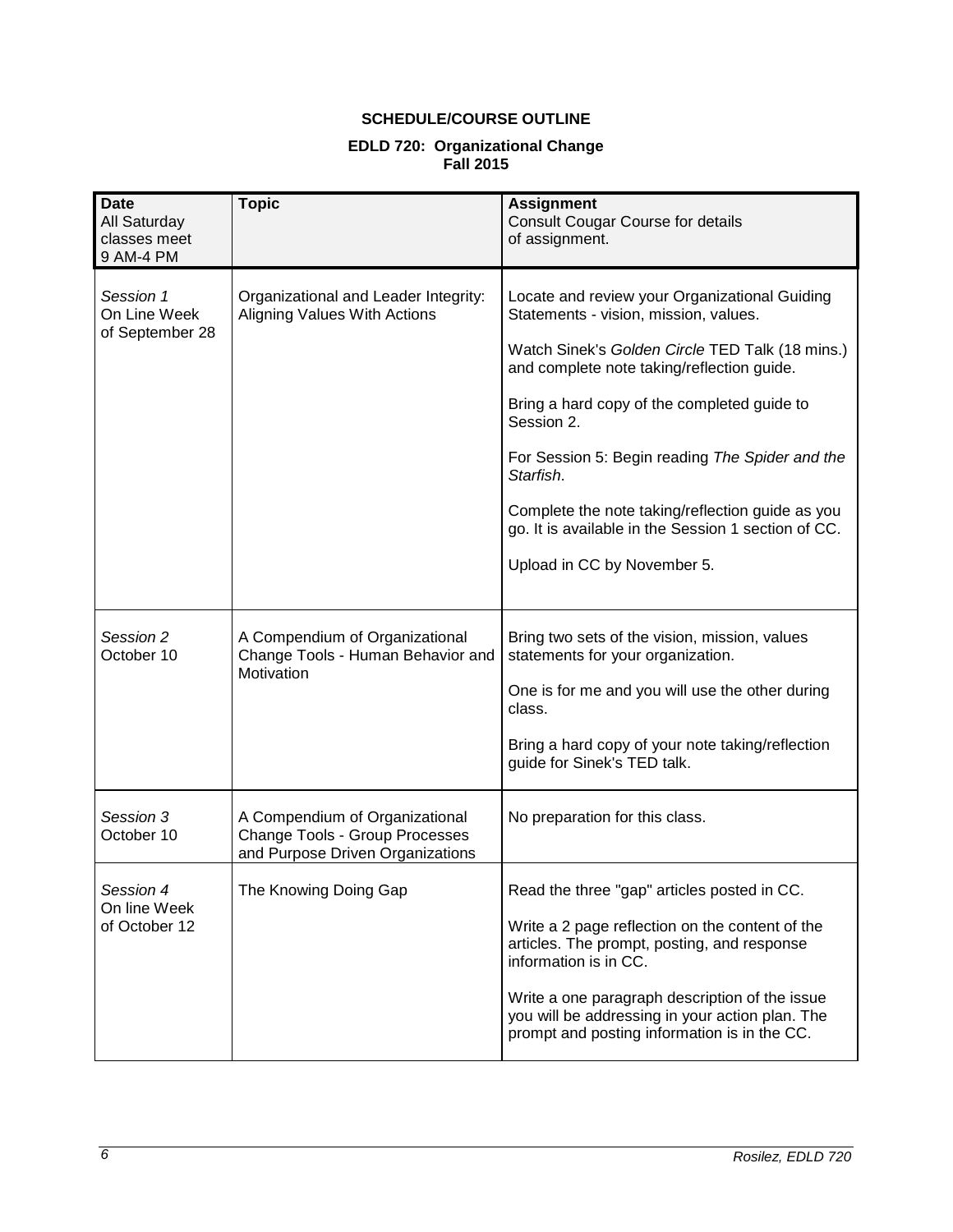| <b>Date</b><br>All Saturday<br>classes meet<br>9 AM-4 PM    | <b>Topic</b>                                                               | <b>Assignment</b><br><b>Consult Cougar Course for details</b><br>of assignment.                                                                                                |
|-------------------------------------------------------------|----------------------------------------------------------------------------|--------------------------------------------------------------------------------------------------------------------------------------------------------------------------------|
| Session 5<br>October 24                                     | A Compendium of Organizational<br>Change Tools - Decision Making<br>Models | Watch Everyday Creativity.<br>Complete note taking/reflection guide.<br>Bring a hard copy to class.                                                                            |
| Session 6<br>October 24                                     | Organizational change and<br>distributed leadership models.                | Complete reading of The Starfish and the Spider<br>and complete note taking/reflection guide. Upload<br>in CC by November 5.                                                   |
| Session 7<br>November 2-6<br>One-on-one's<br>by appointment | <b>Reflection-In-Action Skills</b>                                         | Complete Values In Action activity.<br>http://www.viacharacter.org/www/About-<br>Institute#nav<br>Complete prior to your 1:1.                                                  |
| Session 8<br>November 21                                    | <b>Leading Multiple Generations</b>                                        | Read HBR article posted in CC.<br>Explore all hyperlinks.<br>Complete note taking/reflection guide.<br>Bring a hard copy to class.<br>Seven presentations of individual books. |